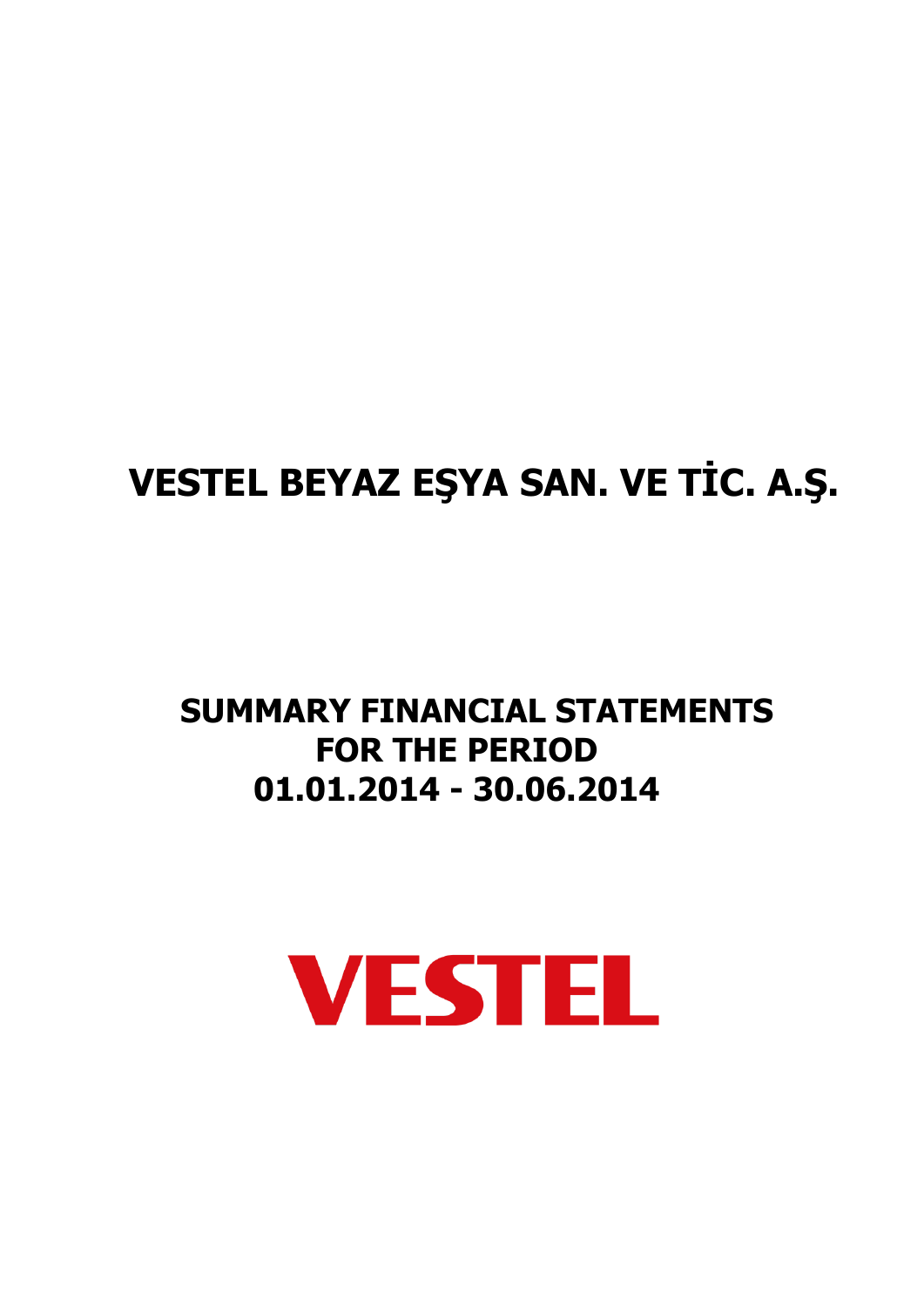#### **VESTEL BEYAZ EŞYA SANAYİ VE TİCARET A.Ş. CONDENSED INTERIM STATEMENTS OF BALANCE SHEETS AS OF 30 JUNE 2014 AND 31 DECEMBER 2013**

(All amounts in thousand Turkish Lira unless stated otherwise)

|                               |             |            | Audited    |
|-------------------------------|-------------|------------|------------|
| <b>ASSETS</b>                 | <b>Note</b> | 30.06.2014 | 31.12.2013 |
| <b>Current Assets</b>         |             | 1,094,615  | 963,168    |
| Cash and Cash Equivalents     | 4           | 2,059      | 18,576     |
| <b>Trade Receivables</b>      |             | 718,079    | 539,936    |
| <b>Related Parties</b>        | 6           | 705,114    | 527,940    |
| <b>Other Parties</b>          | 7           | 12,965     | 11,996     |
| Other Receivables             |             | 51,557     | 63,472     |
| Other parties                 | 8           | 51,557     | 63,472     |
| Inventories                   | 9           | 308,454    | 324,125    |
| Prepaid Expenses              | 10          | 14,147     | 15,855     |
| Current Income Tax Assets     |             |            | 511        |
| <b>Other Current Assets</b>   |             | 319        | 693        |
| <b>Non - Current Assets</b>   |             | 391,095    | 389,755    |
| Prepaid Expenses              | 10          | 9,493      | 1,901      |
| Property, Plant And Equipment | 11          | 319,222    | 329,512    |
| <b>Intangible Assets</b>      |             | 62,380     | 58,342     |
| Other Intangible Assets       | 12          | 62,380     | 58,342     |
| <b>TOTAL ASSETS</b>           |             | 1,485,710  | 1,352,923  |

The accompanying notes are an integral part of these financial statements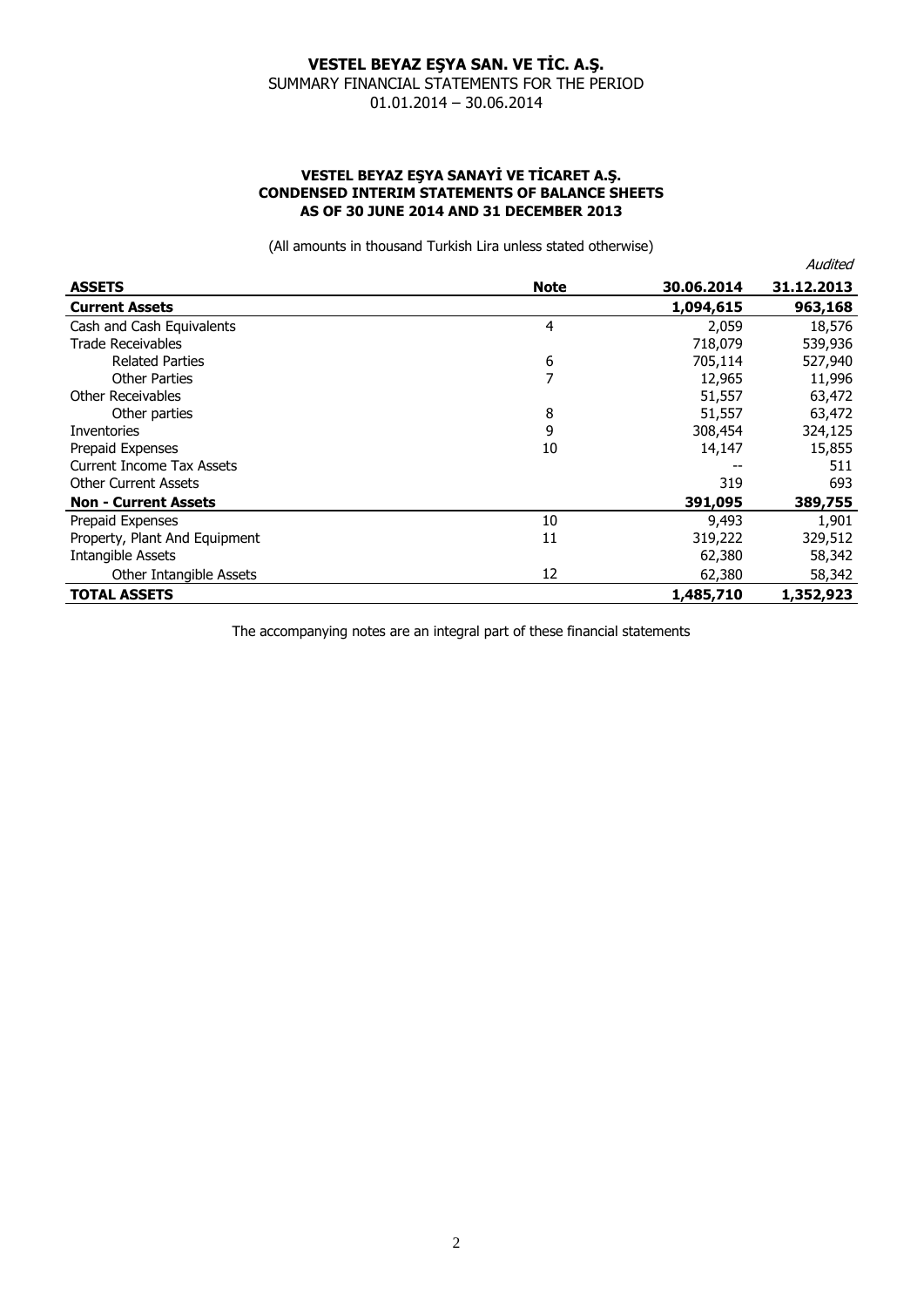#### **VESTEL BEYAZ EŞYA SANAYİ VE TİCARET A.Ş. CONDENSED INTERIM STATEMENTS OF BALANCE SHEETS AS OF 30 JUNE 2014 AND 31 DECEMBER 2013**

(All amounts in thousand Turkish Lira unless stated otherwise)

|                                                                      |             |            | Audited    |
|----------------------------------------------------------------------|-------------|------------|------------|
| <b>LIABILITIES AND SHAREHOLDERS' EQUITY</b>                          | <b>Note</b> | 30.06.2014 | 31.12.2013 |
| <b>Current Liabilities</b>                                           |             | 796,585    | 556,330    |
| <b>Short Term Financial Liabilities</b>                              | 5           | 197,929    | 79,906     |
| <b>Trade Payables</b>                                                |             | 500,981    | 452,117    |
| <b>Related Parties</b>                                               | 6           | 17,012     | 19,235     |
| <b>Other Parties</b>                                                 | 7           | 483,969    | 432,882    |
| Liabilities for Employee Benefits                                    | 15          | 16,005     | 13,043     |
| <b>Other Payables</b>                                                |             | 61,852     |            |
| <b>Related Parties</b>                                               | 6           | 61,852     |            |
| Derivative Financial Instruments                                     | 22          | 7,319      | 6,911      |
| Current income tax liabilities                                       | 20          | 6,684      |            |
| Short term provisions                                                |             | 366        | 366        |
| <b>Other Current Provisions</b>                                      | 13          | 366        | 366        |
| <b>Other Current Liabilities</b>                                     |             | 5,449      | 3,987      |
| <b>Non-Current Liabilities</b>                                       |             | 88,460     | 255,789    |
| Long Term Financial Liabilities                                      | 5           | 71,895     | 212,118    |
| <b>Trade Payables</b>                                                |             |            | 20,381     |
| <b>Other Parties</b>                                                 | 7           | --         | 20,381     |
| Long Term Provisions                                                 |             | 12,601     | 12,434     |
| Provisions for Employee Termination Benefits                         | 15          | 12,601     | 12,434     |
| Derivative Financial Instruments                                     | 22          | 1,967      | 9,021      |
| Deferred Tax Liability                                               | 20          | 1,997      | 1,835      |
| <b>SHAREHOLDER'S EQUITY</b>                                          |             | 600,665    | 540,804    |
| Paid In Capital                                                      | 16          | 190,000    | 190,000    |
| Adjustments to Share Capital                                         | 16          | 9,734      | 9,734      |
| <b>Share Premium</b>                                                 | 16          | 109,031    | 109,031    |
| Other Comprehensive Income/Loss Not To Be Reclassified To Profit or  |             | (756)      | (192)      |
| Loss                                                                 |             |            |            |
| <b>Revaluation Gain/Loss</b>                                         |             | (756)      | (192)      |
| Actuarial Gain/Loss Arising from Defined Benefit Plans               |             | (756)      | (192)      |
| Other Comprehensive Income/Loss To Be Reclassified To Profit or Loss |             | (1, 140)   | (3,896)    |
| Cash Flow Hedges                                                     |             | (1, 140)   | (3,896)    |
| <b>Restricted Reserves</b>                                           | 16          | 41,803     | 38,886     |
| <b>Retained Earnings</b>                                             | 16          | 169,515    | 144,552    |
| Net Profit for the Period                                            |             | 82,478     | 52,689     |
| <b>TOTAL LIABILITIES AND EQUITY</b>                                  |             | 1,485,710  | 1,352,923  |

The accompanying notes are an integral part of these financial statements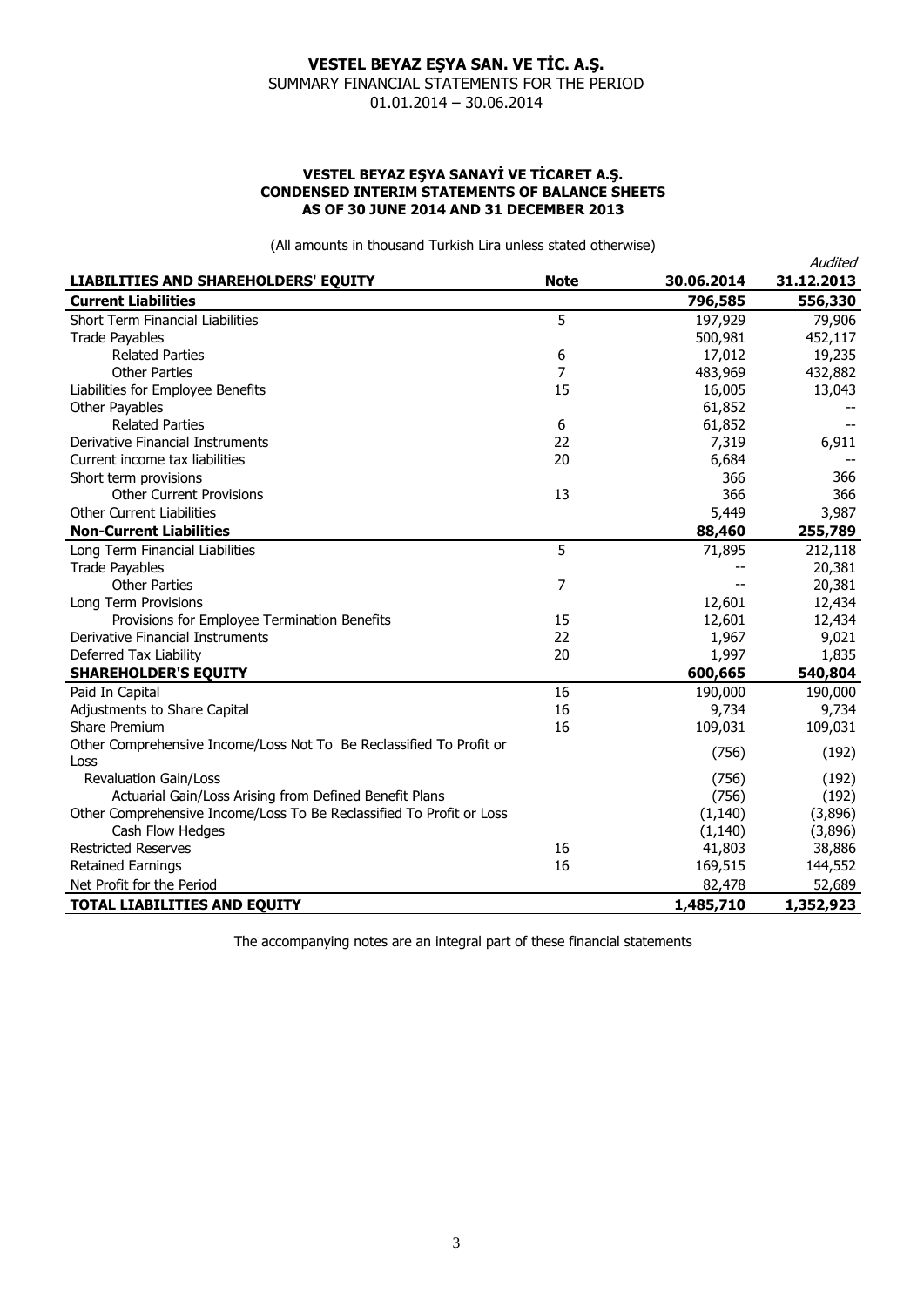#### **VESTEL BEYAZ EŞYA SANAYİ VE TİCARET A.Ş. CONDENSED INTERIM STATEMENTS OF INCOME FOR THE SIX MONTH PERIOD ENDED 30 JUNE 2014 AND 30 JUNE 2013**

(All amounts in thousand Turkish Lira unless stated otherwise)

|                                              |             | $01.01 -$  | $01.01 -$  |
|----------------------------------------------|-------------|------------|------------|
|                                              | <b>Note</b> | 30.06.2014 | 30.06.2013 |
| Revenue                                      | 17          | 1,119,352  | 1,058,209  |
| Cost of Sales (-)                            |             | -967,014   | $-960,334$ |
| <b>GROSS PROFIT</b>                          |             | 152,338    | 97,875     |
| Marketing, Selling and Distribution Expenses |             | $-19,704$  | $-18,337$  |
| General Administrative Expenses              |             | $-17,364$  | $-16,394$  |
| Research and Development Expenses            |             | -13,873    | $-11,984$  |
| Other Operating Income                       | 18          | 51,351     | 39,267     |
| <b>Other Operating Expense</b>               | 18          | $-60,634$  | $-30,602$  |
| <b>OPERATING PROFIT / LOSS</b>               |             | 92,114     | 59,825     |
| Financial income                             | 19          | 22,099     | 39,996     |
| Financial expense                            | 19          | $-17,605$  | $-71,529$  |
| <b>PROFIT BEFORE TAXATION</b>                |             | 96,608     | 28,292     |
| Tax Income/(Expense)                         |             |            |            |
| <b>Current Tax Expense</b>                   | 20          | $-14,515$  |            |
| Deferred Tax Income/(Expense)                | 20          | 385        | 190        |
| <b>NET INCOME FOR THE PERIOD</b>             |             | 82,478     | 28,482     |
| <b>EARNINGS PER SHARE (TL)</b>               | 21          | 0.43       | 0.15       |

The accompanying notes are an integral part of these financial statements.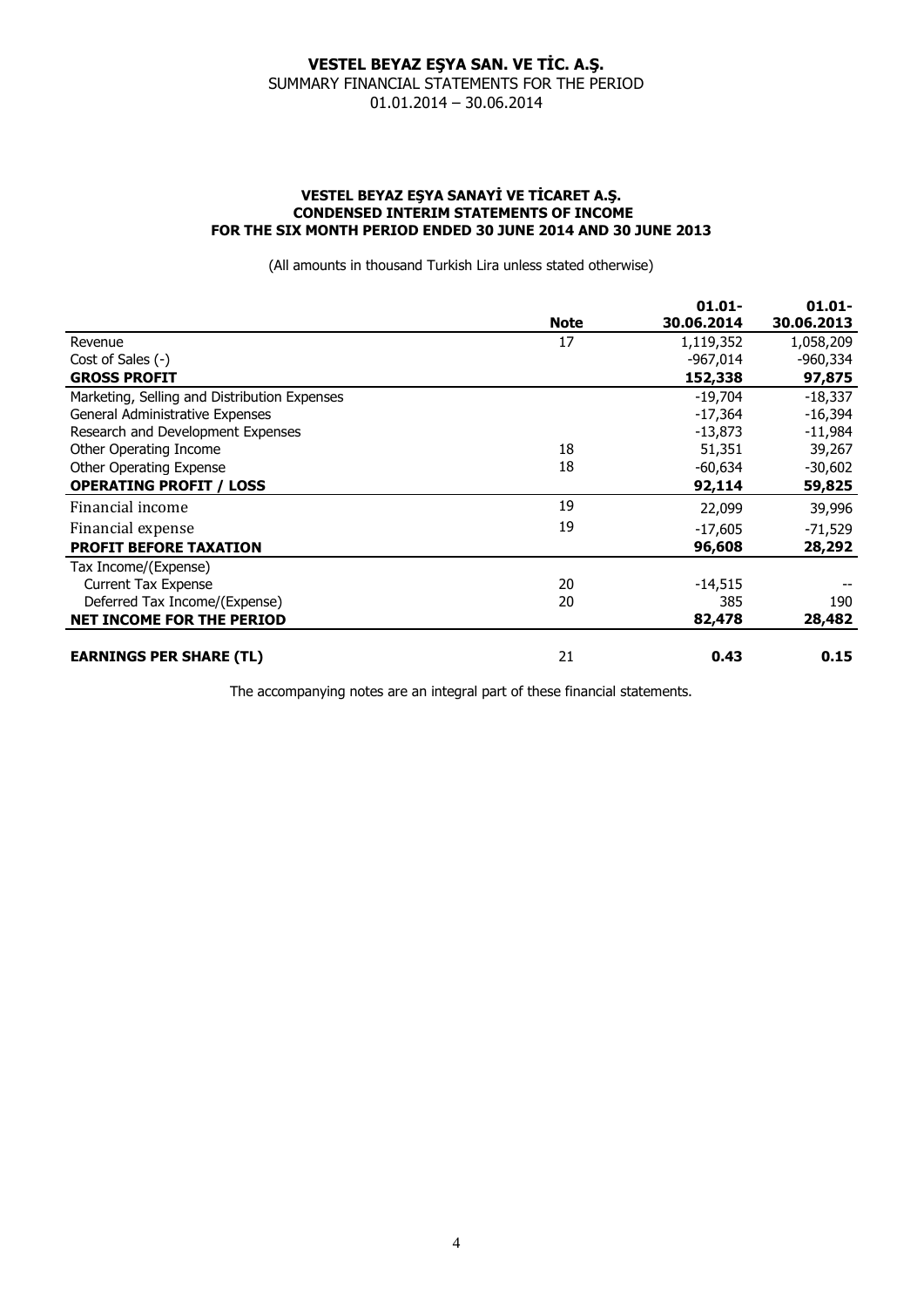#### **VESTEL BEYAZ EŞYA SANAYİ VE TİCARET ANONİM ŞİRKETİ CONDENSED INTERIM STATEMENTS OF CASHFLOWS FOR THE SIX MONTH PERIOD ENDED 30 JUNE 2014 AND 30 JUNE 2013**

(All amounts in thousand Turkish Lira unless stated otherwise)

|                                                                                       |             | $01.01 -$  | $01.01 -$  |
|---------------------------------------------------------------------------------------|-------------|------------|------------|
|                                                                                       | <b>Note</b> | 30.06.2014 | 30.06.2013 |
| <b>Operating activities:</b>                                                          |             |            |            |
| <b>Profit Before Tax</b>                                                              |             | 96,608     | 28,292     |
| Adjustments to reconcile net income to net cash provided by operating<br>activities : |             |            |            |
| - Depreciation and amortization of fixed assets                                       | 11          | 41,188     | 36,009     |
| - Provision for lawsuit risks                                                         |             |            | (669)      |
| - Provision for employment termination benefits                                       | 15          | 1,811      | 3,758      |
| - Provision for impairment on inventories                                             | 9           | (626)      | (2, 223)   |
| - Interest expense                                                                    | 19          | 9,119      | 13,579     |
| - Interest income                                                                     | 19          | (46)       | (90)       |
| - (Gain) / loss from sales of tangible assets                                         |             | (37)       | (13)       |
| - Derivative financial instruments (income) / expense accrual                         |             | (3,202)    | (6, 516)   |
| - Unrealized foreign exchage gains / losses                                           |             | $-7,695$   | 5,057      |
| Change in blocked cash and cash equivalents                                           | 4           | $-101$     | (760)      |
| <b>Changes in working capital</b>                                                     |             |            |            |
| (Increase) / (decrease) in trade receivables                                          | 6,7         | (178, 143) | (168, 270) |
| (Increase) / (decrease) in inventories                                                | 9           | 16,297     | (74, 193)  |
| (Increase) / (decerase) in other receivables and other current assets                 |             | 6,405      | 12,667     |
| (Increase) / decerase in other receivables and other current assets                   |             |            | (3, 159)   |
| Increase / (decrease) in trade payables                                               | 6,7         | 28,483     | 36,201     |
| Increase/ (decrease) in other payables and liabilities                                |             | 4,424      | 7,932      |
| Net cash provided by operating activities                                             |             |            |            |
| Employee termination benefits paid                                                    | 15          | (2,349)    | (2,648)    |
| Taxes paid                                                                            | 20          | (7, 320)   |            |
| Net cash (used in) operating activities                                               |             | 4,816      | (115, 046) |
| <b>Investing Activities:</b>                                                          |             |            |            |
| Acquisition of tangible assets                                                        | 11          | (26, 334)  | (34, 485)  |
| Cash provided from tangible and intangible assets                                     |             | 1,440      | 603        |
| Acquisition of intangible assets                                                      | 12          | (10,005)   | (9, 101)   |
| Net cash (used in) investing activities                                               |             | (34, 899)  | (42, 983)  |
|                                                                                       |             |            |            |
| <b>Financing Activities:</b>                                                          |             |            |            |
| Proceeds from bank borrowings                                                         |             | 29,570     | 137,900    |
| Repayment of bank borrowings                                                          |             | (48, 721)  | (104, 656) |
| Borrowings from related parties                                                       | 6           | 61,852     | 110,474    |
| Dividends paid                                                                        | 6           | (24, 809)  |            |
| Interest paid                                                                         |             | (4, 473)   | (9, 515)   |